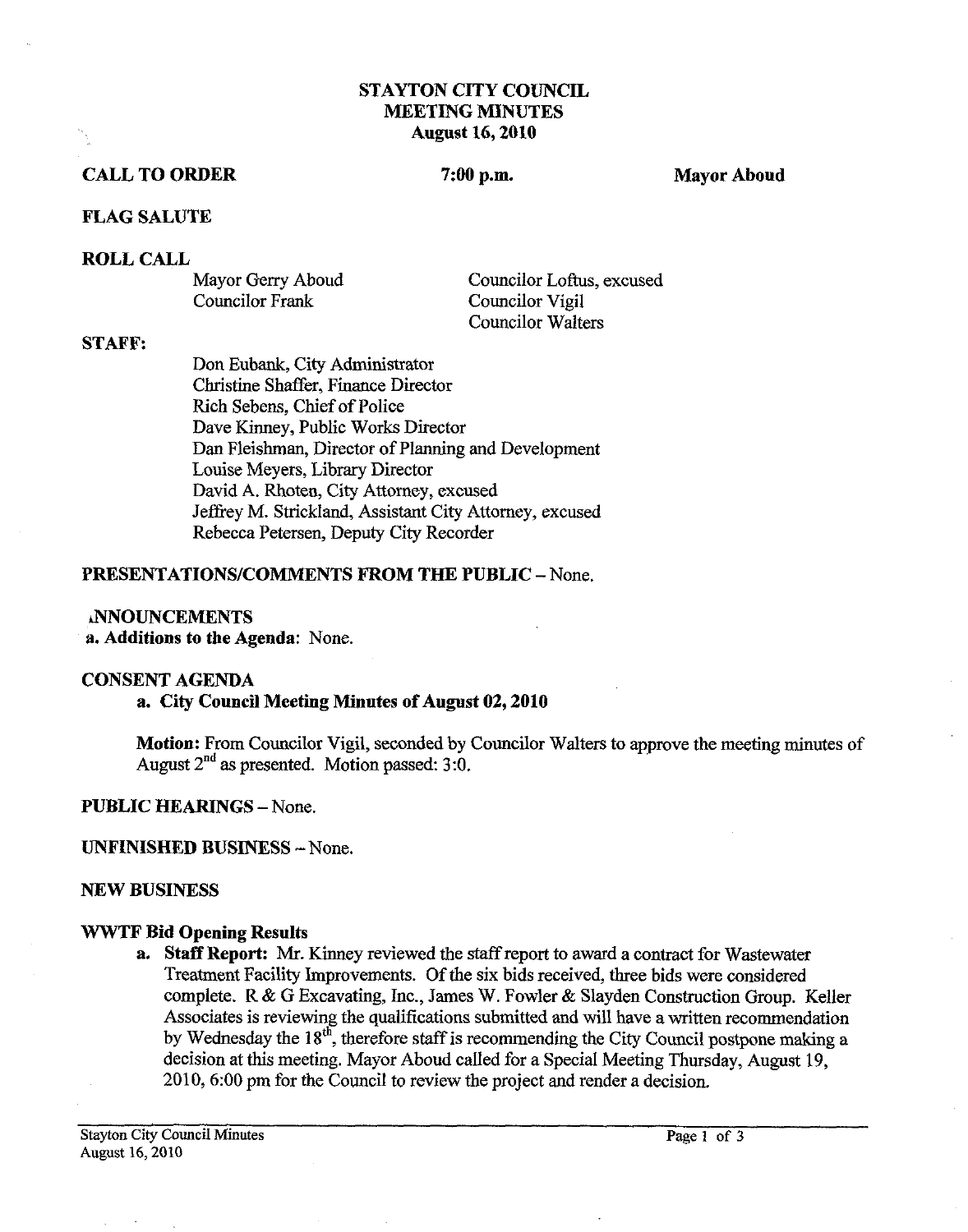**Independent Contractor's Agreement with Ken Cartwright** – Councilor Loftus was excused from the meeting but requested the agenda item be postponed until the September 07,2010 meeting. consensus of Council members was to defer the item.

## **Community Grant Request**

- **a. Staff Report:** Ms. Shaffer stated a grant application had been submitted requesting funds to support Santiam Canyon Gospel Blue Grass festival in the amount of \$800.
- **b. Council Deliberation:** Mayor Aboud stated grant funds are for the community, and should be given locally to Stayton **tax** payers. Councilor Frank pointed out that the city has provided grant funds to the YMCA and Friends of the Family, which sene those that live outside the city limits.

## **c. Council Decision:**

**Motion:** From Councilor Walters, seconded by Councilor Frank, to award a Community Grant to Santiam Canyon Gospel Blue Grass Festival in the amount of \$100. Motion passed: 3:O.

## **10. STAFF/COMMISSION REPORTS**

## **Finance Director's Report** - **Christine Shaffer**

**a. July 2010 Finance Department Report:** Ms. Shaffer reviewed the staff report included in the agenda packets.

#### **olice ChiePs Report** - **Rich Sebens**

- **a. Statistical Report July 2010:** Chief Sebens reviewed the monthly statistical report. A few breakins have taken place by the river and they are working on some thefts that took place at the pool recently.
- **b. National Night Out:** Chief Sebens stated the National Night Out Event was a great time and officers had the opportunity to talk with local citizens about neighborhood watch and issues they were concerned with. Community Awards were presented to Foothills Church, Ken Cartwright, Mike Jaeger, Carol Tabor and Gil & Roma Stewart.

# **Library Director's Report - Louise Meyers**

a. **July 2010 Activities/Statistics:** Ms. Meyers stated the Summer Reading Program has concluded and a new record was set for the number of participants. She complimented library staff for their hard work and efforts to ensure the success of the summer program.

# **Public Works Director's Report** - **Dave Kinney**

**a. July 2010 Operating Report. Mr.** Kinney reviewed the monthly operating report for public works.

# **Pool Manager's Report** - **Rebekah Meeks**

**a. July 2010 Operating Report:** Ms. Meeks reviewed the monthly operating report for July 2010, and stated the pool will be closed for the deck resurfacing August 25<sup>th</sup> through September 5<sup>th</sup>.